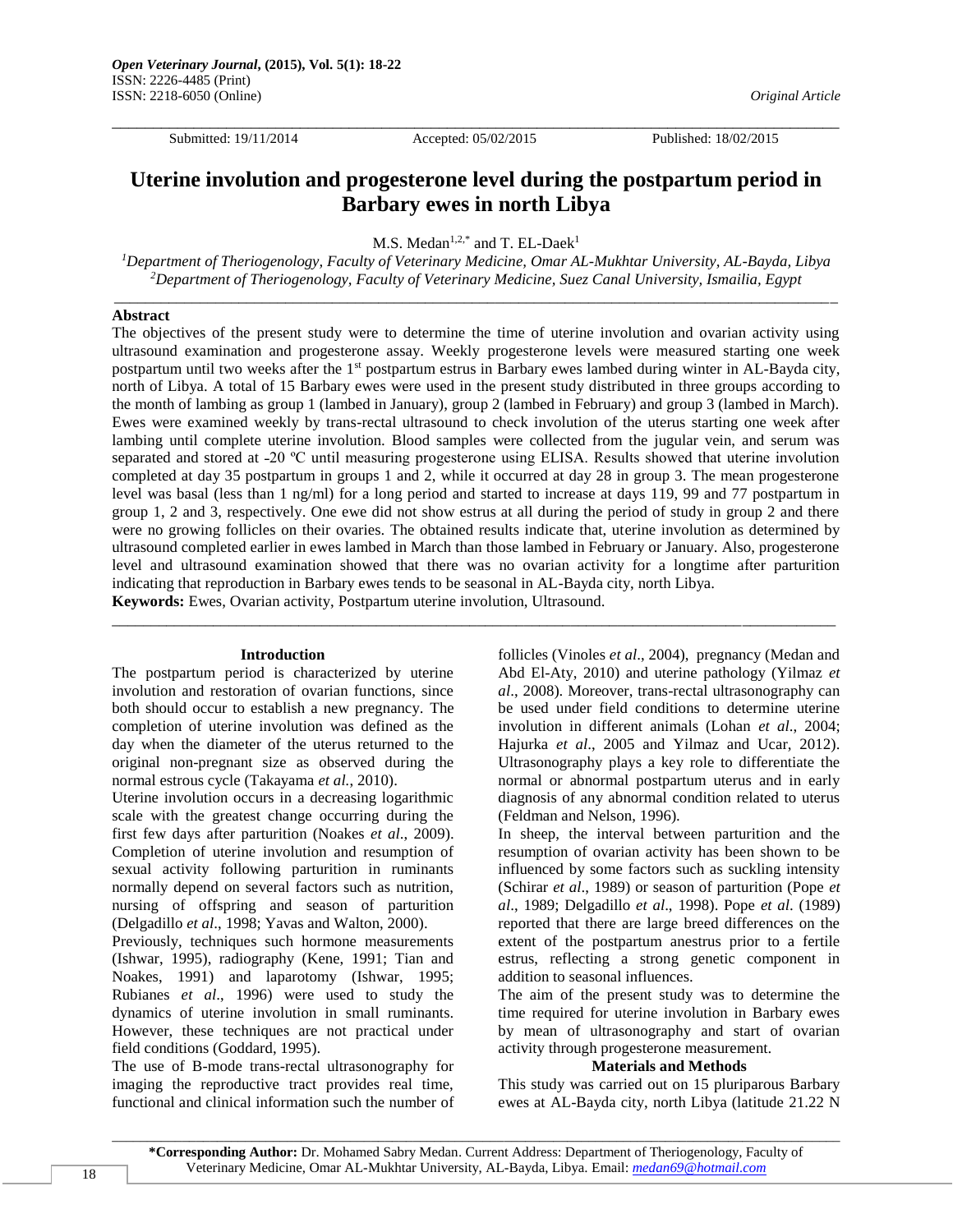and longitude 32 E). The selected ewes had normal lambing during winter and giving birth to singleton. Ewes were distributed on 3 groups according to the date of lambing as group 1 (n=5; lambed in January), group 2 (n=5; lambed in February) and group 3 (n=5; lambed in March). Age of the animals ranged between 4 to 6 years and their body weight ranged between 45- 55 kg. Each ewe had fed on 1.5 kg concentrates, divided into two times daily beside roughage. Water was available ad libitum and mineral salt licks were also available during the whole period of the study.

Estrus behavior was monitored two times a day starting one week after parturition up to the end of study, using an intact active ram. A female was recorded as being in estrus when she accepted mounting attempt by the male.

# *Examination of the postpartum uterus:*

Uterine involution was checked through trans-rectal ultrasound examination weekly starting from one week after delivery through complete uterine involution and continued until start of ovarian activity using B-mode ultrasound machine (Landwind, C30 Vet) equipped with a multifrequency 5-10 MHz probe. For ultrasonic examination, the ewe was restrained in a standing position with the help of an assistant. The rectum was evacuated from feces and air with the aid of the lubricated fingers. Thereafter, the lubricated transducer (fixed to an extension rod) was introduced into the rectum. The transducer was moved medially and laterally to get the best view of the uterine horn and maximum diameter was recorded. Uterine involution was considered to be complete when there was no further reduction in the uterine diameter for two successive examinations (Zdunczyk *et al*., 2004).

# *Blood sampling and hormonal assay:*

Blood samples (10 ml) were collected weekly from each ewe from the jugular vein into vacutainer tubes without anticoagulant, starting one week after lambing until 2 weeks after the appearance of the first postpartum estrus. The tubes were centrifuged at 3000 rpm for 15 minutes. Blood serum was separated and deep-frozen at -20 °C until assessment of progesterone concentration using Enzyme-linked Immunosorbent Assay (ELISA) method.

## *Statistical analysis:*

Results were expressed as means  $\pm$  SE (standard errors). The analysis of variance (ANOVA) was used to test the significance of differences between means. Significance was assigned at P<0.05. Duncan's multiple range test was applied for post hoc comparison using SPSS software, (SPSS, version 21, 2012).

# **Results**

# *Uterine involution:*

Postpartum gravid horn diameter, as estimated by trans-rectal ultrasonography in the three groups was

shown in Table 1. Uterine involution occurred at day 35 postpartum in group 1 and 2, while it occurred at day 28 postpartum in group 3. The results showed that uterine involution in the third group is completed in a shorter time compared with the first group and second group. Uterine horn diameter decreased sharply  $(P<0.05)$  in all groups within the first 4 weeks after parturition.

\_\_\_\_\_\_\_\_\_\_\_\_\_\_\_\_\_\_\_\_\_\_\_\_\_\_\_\_\_\_\_\_\_\_\_\_\_\_\_\_\_\_\_\_\_\_\_\_\_\_\_\_\_\_\_\_\_\_\_\_\_\_\_\_\_\_\_\_\_\_\_\_\_\_\_\_\_\_\_\_\_\_\_\_\_\_\_\_\_\_\_\_\_\_\_\_\_\_\_\_\_\_\_\_

Table 1. Mean ( $\pm$  SEM) of postpartum uterine horn diameters as determined by trans-rectal ultrasonography in ewes lambed in January, February and March.

| Day of<br>examination | Uterine horn diameter (cm)   |                                                |                              |  |
|-----------------------|------------------------------|------------------------------------------------|------------------------------|--|
|                       | Group $1$ (n=5)              | Group $2(n=5)$                                 | Group $3$ (n=5)              |  |
|                       |                              | January lambing February lambing March lambing |                              |  |
| 7                     | 5.62 0.38 <sup>a</sup>       | $5.28 \pm 0.32^{\rm a}$                        | $5.24 \pm 0.37$ <sup>a</sup> |  |
| 14                    | $4.44 \pm 0.37^{\rm b}$      | $3.92 + 0.24^b$                                | $3.86 \pm 0.35^{\rm b}$      |  |
| 21                    | $3.42 \pm 0.29$ <sup>c</sup> | $3.06 \pm 0.22$ <sup>c</sup>                   | $2.84 \pm 0.30^{\circ}$      |  |
| 28                    | $2.68 \pm 0.17$ <sup>d</sup> | $2.36 \pm 0.20$ <sup>d</sup>                   | $1.98 + 0.17d$               |  |
| 35                    | $2.10 + 0.07$ <sup>de</sup>  | $2.04 + 0.15$ <sup>de</sup>                    | $1.78 + 0.09d$               |  |
| 42                    | $1.80 + 0.06^e$              | $1.88 + 0.14$ <sup>de</sup>                    | $1.74 + 0.12d$               |  |
| 49                    | $1.78 \pm 0.07^e$            | $1.76 \pm 0.06^e$                              | $1.70 \pm 0.09$ <sup>d</sup> |  |
| 56                    | $1.78 \pm 0.07^e$            | $1.76 \pm 0.07$ <sup>e</sup>                   | $1.70 + 0.11d$               |  |
| 63                    | $1.74 + 0.05$ <sup>e</sup>   | $1.76 \pm 0.08$ <sup>e</sup>                   | $1.68 + 0.10d$               |  |

Values with different superscripts in the same column are significantly different (P<0.05).

## *Ultrasonography of the postpartum ovaries:*

Trans-rectal ultrasound examination of postpartum ovaries in the present study did not show any follicle > 3 mm in diameter for about 25 days postpartum in all animals. Small follicles (size 3- 5 mm in diameter) were recorded on the ovaries after 25 days postpartum, while follicles > 5 mm in diameter were detected after 50 days postpartum (data not shown). On the other hand, ovulation and corpora lutea formation detected only after estrus.

# *Progesterone concentration during the postpartum period:*

The mean progesterone level in studied groups remained basal (< 1 ng/ml) for a long period after lambing as shown in Fig. 1. Progesterone levels started to elevate at day 119 postpartum in group 1. In group 2, progesterone levels elevated at day 99 postpartum, while in group 3, it started to increase at day 77 postpartum. Figs. 2, 3 and 4 show progesterone level in the individual ewes in groups 1, 2 and 3, respectively. As shown in Fig. 2, one ewe showed an elevated progesterone level at day 91 postpartum without showing estrus. In addition, progesterone level was basal during the whole period of study in one ewe in group 2. The ovaries of that ewe were smooth and did not shown any growing follicles as determined by trans-rectal ultrasonography and also it did not show estrus.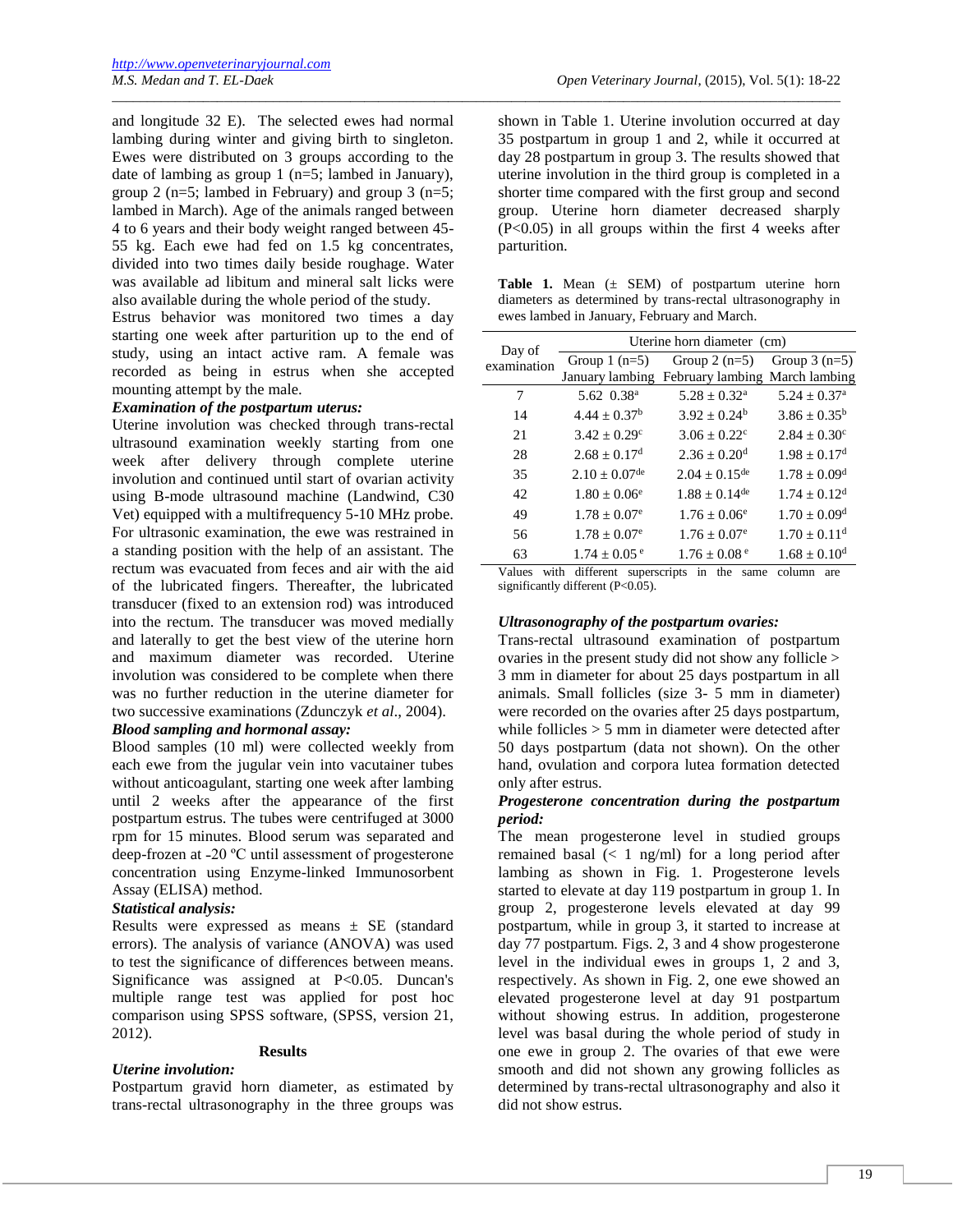

**Fig. 1.** Mean progesterone levels in postpartum ewes lambed in January (Group 1); February (Group 2); March (Group 3).



**Fig. 2.** Progesterone level in individual ewes lambed in January (Group 1). Arrow indicates a rise in progesterone level in one ewe without showing estrus before elevation.



**Fig. 3.** Progesterone level in individual ewes lambed in February (Group 2). Arrow indicates one ewe that did not show estrus at all.



**Fig. 4.** Progesterone level in individual ewes lambed in March (Group 3).

As shown in Table 2, the first postpartum ovulation and formation of corpora lutea as determined by elevated progesterone  $(> 1$  ng/ml) level occurred at

day  $117.00 \pm 3.73$ ,  $94.25 \pm 4.49$  and  $78.60 \pm 4.28$  in groups 1, 2 and 3, respectively. The period from parturition until estrus and ovulation was significantly longer in group 1 (lambed in January) than group 2 (lambed in February) and group 3 (lambed in March), however, ovulation rate was nearly similar (Table 2).

**Table 2.** The day of postpartum estrus and ovulation rate in ewes lambed in January (group1), February (group 2) and March (group 3).

| Groups  | Day of postpartum estrus                       | Ovulation rate       |
|---------|------------------------------------------------|----------------------|
| Group 1 | $117.00 \pm 3.73^{\text{a}}$                   | 1.4                  |
| Group 2 | $94.25 + 4.49^b$                               | 1.5                  |
| Group 3 | $78.60 \pm 4.28^b$                             | 1.4                  |
|         | Voluse with different experience<br>المطه متفا | como octumn<br>0.480 |

Values with different superscripts in the same column are significantly different (P<0.05).

#### **Discussion**

There are no data or literature information about postpartum uterine involution in Barbary ewes in Libya and so, the present study is considered very important and necessary to provide information that can be useful for improving reproductive efficiency. The ability to achieve maximum reproductive efficiency in ewes depends upon understanding postpartum changes of uterus and ovaries (Lewis and Blot, 1983).

The uterus experiences considerable distension and distortion of tissues and intensive glandular development to accommodate and nourish the developing fetus to term. The uterus must undergo gross anatomical changes together with extensive remodeling and changes in tissue mass and function during the postpartum period before rebreeding and pregnancy can be established (Hunter, 1980; Sanchez *et al*., 2002).

The present study on Barbary ewes lambed in January, February and March indicated that uterine involution occurred mostly between day 28 and 35 after parturition. This is in agreement with the results reported in sheep by O'Shea and Wright (1984) and Zdunczyk *et al*. (2004). Van Niekerk (1976) recorded that uterine involution and regeneration of the epithelium in ewes may not be completed until day 26 during the breeding season, while during anestrous involution was delayed until day 30.

Another study demonstrated that uterine involution was completed within 21 days postpartum in sheep (Fernandes *et al*., 2013). Tian and Noakes (1991), using radio-opaque markers, recorded that uterine involution was completed around day 29 after lambing. The results of the present study showed that uterine involution in the third group is completed in a shorter time compared with the first group and second group indicating that the date of lambing affects uterine involution. A previous study on sheep showed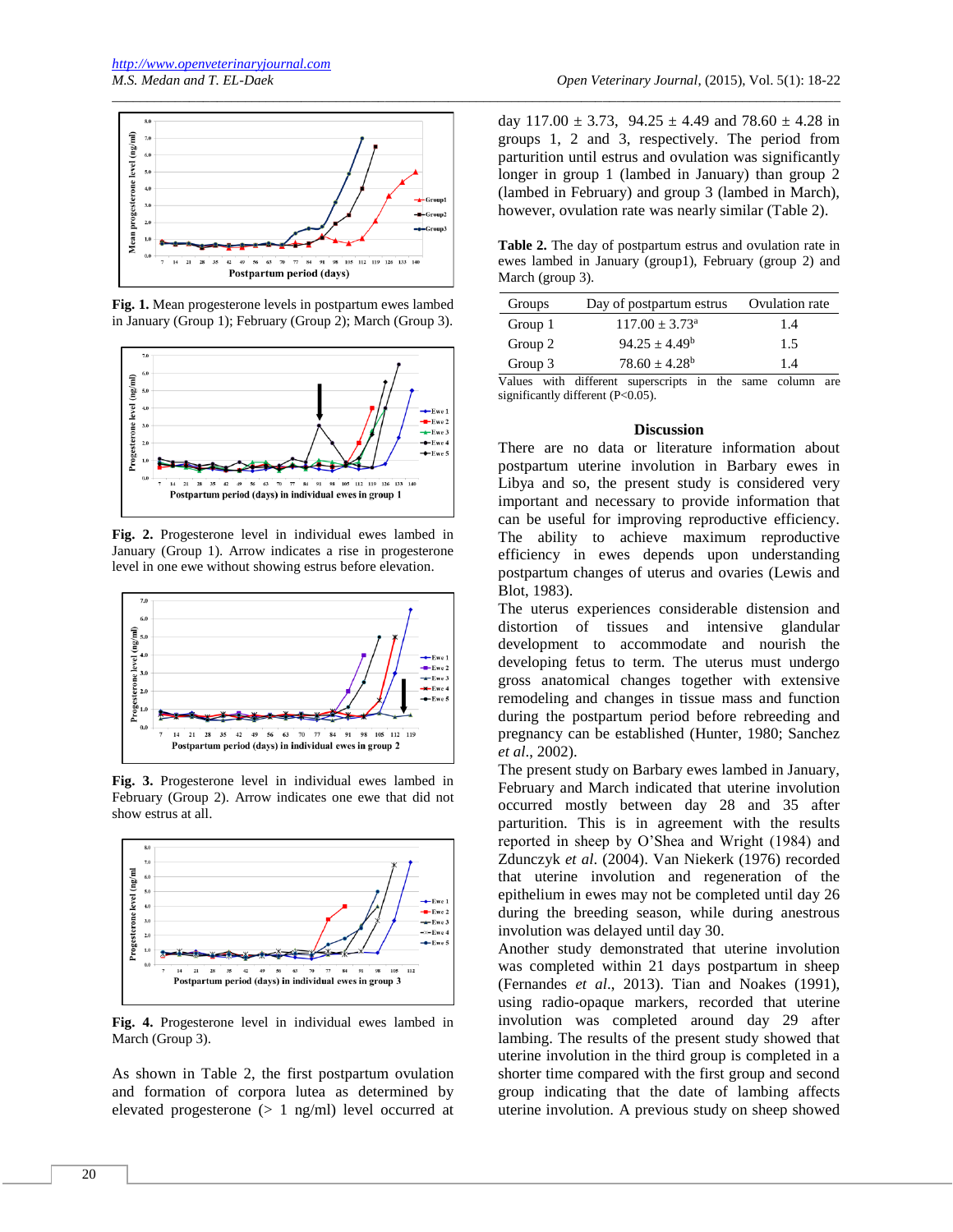that uterine involution was completed in 35 days postpartum in the majority of examined cases (Zdunczyk *et al*., 2004). However, Hauser and Bostedt (2002) mentioned that uterine involution in sheep was delayed in cases of dystocia and cesarean section and retention of placenta. Puerperal complications such as retained placenta and/or acute puerperal endometritis to metritis usually delay uterine involution (Hajurka *et al*., 2005). In sheep, there is considerable variation in the annual anestrous season depending on the geographical region and day length. Sexual activity in sheep is primarily controlled by the ratio of daylight to dark. In temperate regions, estrus becomes more frequent as the daylight becomes shorter. Longer daylight decreases gonadotropin secretion and causes ovarian cycles to cease.

In contrast, a shift from long to short daylight results in increased gonadotropin secretion and onset of ovarian cycles. The reason is that photoperiod is transduced to a signal influencing gonadotropinreleasing hormone (GnRH) release and communicate directly with GnRH neurons in the hypothalamus (Hileman *et al*., 2011). In the present study, the mean interval from parturition to the resumption of the ovarian activity differed according to the month of lambing. It was  $117.00 \pm 3.73$  days in ewes lambed in January, which is considered significantly longer than those lambed in February  $(94.25 \pm 4.49$  days) and March (78.60±4.28 days).

These results indicate that the time of the year is a major factor controlling the duration of postpartum ovarian activity, which is in agreement with results obtained in ewes by other workers (Santiago-Moreno *et al.*, 2000; Hileman *et al*., 2011).

Blood concentration of progesterone is a good indicator of luteal function during the postpartum period since progesterone is the major steroid synthesized by the corpus luteum. It is well known that systemic progesterone concentrations greater than 1 ng/ml are associated with presence of a corpus luteum or a luteinized follicle (Berardinelli *et al*., 2001). The interval from parturition until the first ovulation in ewes is greatly influenced by season (Hileman *et al*., 2011). The postpartum anestrous interval is longest when ewes lamb during the winter as length of the photoperiod is increasing. The interval is shorter when lambs are born during the summer (Wettemaan, 1980). Moreover, there are large breed differences on the extent of the postpartum anestrus prior to a fertile estrus, reflecting a strong genetic component in addition to seasonal influences (Pope *et al*., 1989). In the present study, all examined ewes showed a state of ovarian inactivity during the first 70 days after parturition, as indicated by the low serum progesterone level. Prolonged postpartum luteal activity might be a result of the high prolactin

hormone observed in the first few weeks postpartum (Lamming *et al*., 1974). Also, delayed onset of the ovarian activity might be due to a negative energy or protein balance. Ewes nursing lambs were often in negative energy balance during the first month of lactation (Robinson *et al*., 1979).

\_\_\_\_\_\_\_\_\_\_\_\_\_\_\_\_\_\_\_\_\_\_\_\_\_\_\_\_\_\_\_\_\_\_\_\_\_\_\_\_\_\_\_\_\_\_\_\_\_\_\_\_\_\_\_\_\_\_\_\_\_\_\_\_\_\_\_\_\_\_\_\_\_\_\_\_\_\_\_\_\_\_\_\_\_\_\_\_\_\_\_\_\_\_\_\_\_\_\_\_\_\_\_\_

One ewe in the group 1 showed a higher progesterone level at day 91 postpartum without showing estrus before that elevation or follicular activity as determined by ultrasound. This elevation may be due to luteinization of small follicles which cannot be detected by ultrasonography. Moreover, one ewe in group 2 did not show estrus at all or follicular growth as determined by ultrasound. This is also confirmed by its basal progesterone level during the period of study. The results of the present study demonstrate that the duration of postpartum anestrus in Barbary ewes is influenced by the time of the year when parturition occurs. In addition, it appeared that ovarian activity in Barbary ewes tends to be seasonal since ewes lambed in January, February and March started ovarian activity at the start of the following breeding season.

# **Conclusion**

The obtained results indicate that, uterine involution as determined by ultrasound was completed earlier in ewes lambed in March than those lambed in February or January. Also, progesterone level and ultrasound examination showed that there was no ovarian activity for a long time after parturition indicating that reproduction in Barbary ewes tends to be seasonal in AL-Bayda city, north Libya.

# \_\_\_\_\_\_\_\_\_\_\_\_\_\_\_\_\_\_\_\_\_\_\_\_\_\_\_\_\_\_\_\_\_\_\_\_\_\_\_\_\_\_\_ **References**

- Berardinelli, J.G., Wenig, J., Burfening, P.J. and Adair, R. 2001. Effect of excess degradable intake protein on early embryonic development, ovarian steroid and blood urea nitrogen on days 2, 3, 4 and 5 of the estrus cycle in mature ewes. J. Anim. Sci. 79, 193-199.
- Delgadillo, J.A., Flores, J.A., Villareal, M.J., Hoyos, G., Chemineau, P. and Malpaux, B. 1998. Length of postpartum anestrous in goats in subtropical Mexico: effect of season of parturition and duration of nursing. Theriogenology 49, 1209- 1218.
- Feldman, E.C. and Nelson, R.W. 1996. Canine and Feline Endocrinology and Reproduction, 2nd ed. WB Saunders Company, Toronto, pp: 785. ISBN 0-7216-3634-9.
- Fernandes, C.E., Cigerza, C.F., Pinto, G.D.S., Miazi, C. Barbosa-ferreira, M. and Martins, C.F. 2013. Parturition characteristics and uterine involution in native sheep from Brazilian pantanal. Ci. Anim. Bras. Goiânia 14(2), 245-252.
- Goddard, P.J. 1995. Veterinary ultrasonography. CAB International, Willington, UK.